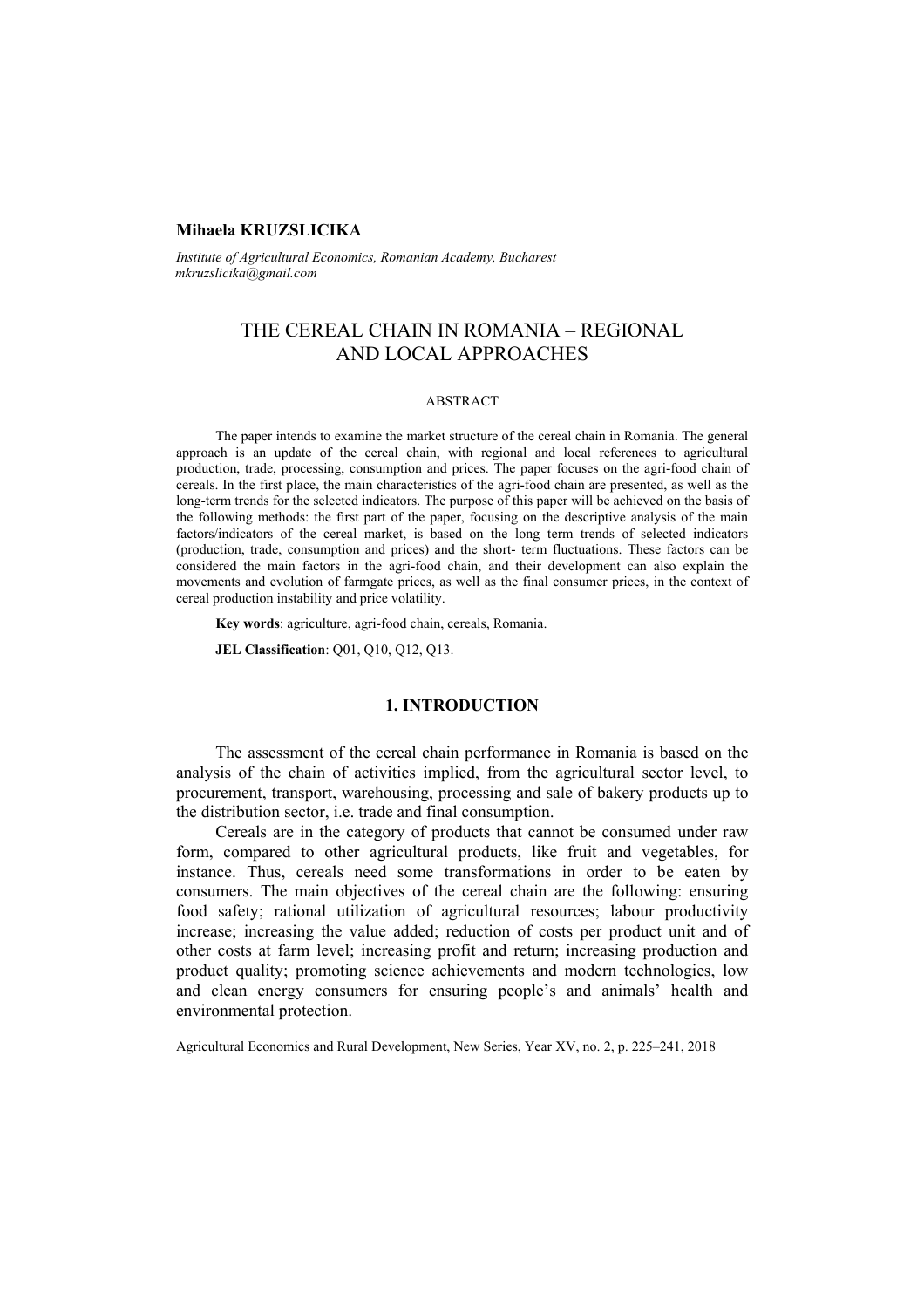#### **2. STATE OF KNOWLEDGE**

The first analyses of the chain were made in USA by R.A. Goldberg on soybean and maize and in Florida on citrus (Goldberg, 1968). In France, we can also find analyses of the chain in the studies of certain economists like J. Le Andi and L. Malassis, in the 1960s.

According to R.A. Golberg, "the chain approach" includes "all participants involved in the production, processing and sale of an agricultural product. This includes the farm inputs, farmers, storage contractors, processing, wholesalers and retailers, allowing the raw product to reach consumers' tables. It comprises everything that means institutions, such as: government institutions, markets, commercial associations, which affect and coordinate the successive stages transited by products." (Goldberg, 1968). This definition was not viable. This was largely supported by the systemic approach that was subsequently developed (Rastoin, 1995; Thiel, 1998).

Agriculture has been a favourite field for the analysis of chains. A detailed description of the chain analysis method inspired by the industrial economy and administrative management can be found in the literature. (Lee and Perez,1992 and Montigaud 1992)

The chain concept has a technical basis, but this has sense only with regard to the economic viability. Another definition was proposed, much more synthetic than that of Goldberg: a chain is a set of actors and technological and economic processes, contributing to the development and commercialization of a product or group of products. Thus, two approaches may be adopted:

 $\triangleright$  Upstream to downstream approach, starting from a raw product and approaches leading to products sold to the final consumer or to other companies. This approach is useful for the producers of raw products, but it must be completed with the next approach:

¾ Downstream to upstream approach, it starts from the market share (consumption) and comes back where raw products are the basis. For example, sugar is produced from two conventional raw products, sugar cane and sugar beet, and from a more recent source, i.e. maize, these three basic products being in competition on the sweeteners market. This approach seems essential to effect the market demand and to show the competition problems between generic products.

However, the approach is much simplified by comparison to certain situations that are mainly found in the developing countries (the multitude of marketing channels highly specialized on one segment of the sector: wholesale, retail trade, type of product). Therefore, the number of levels in this sector can be bigger than 4. In the developed countries, on the contrary, commercialization is very much simplified, because the large-scale distribution firms integrate the wholesale trade stage into their purchasing system.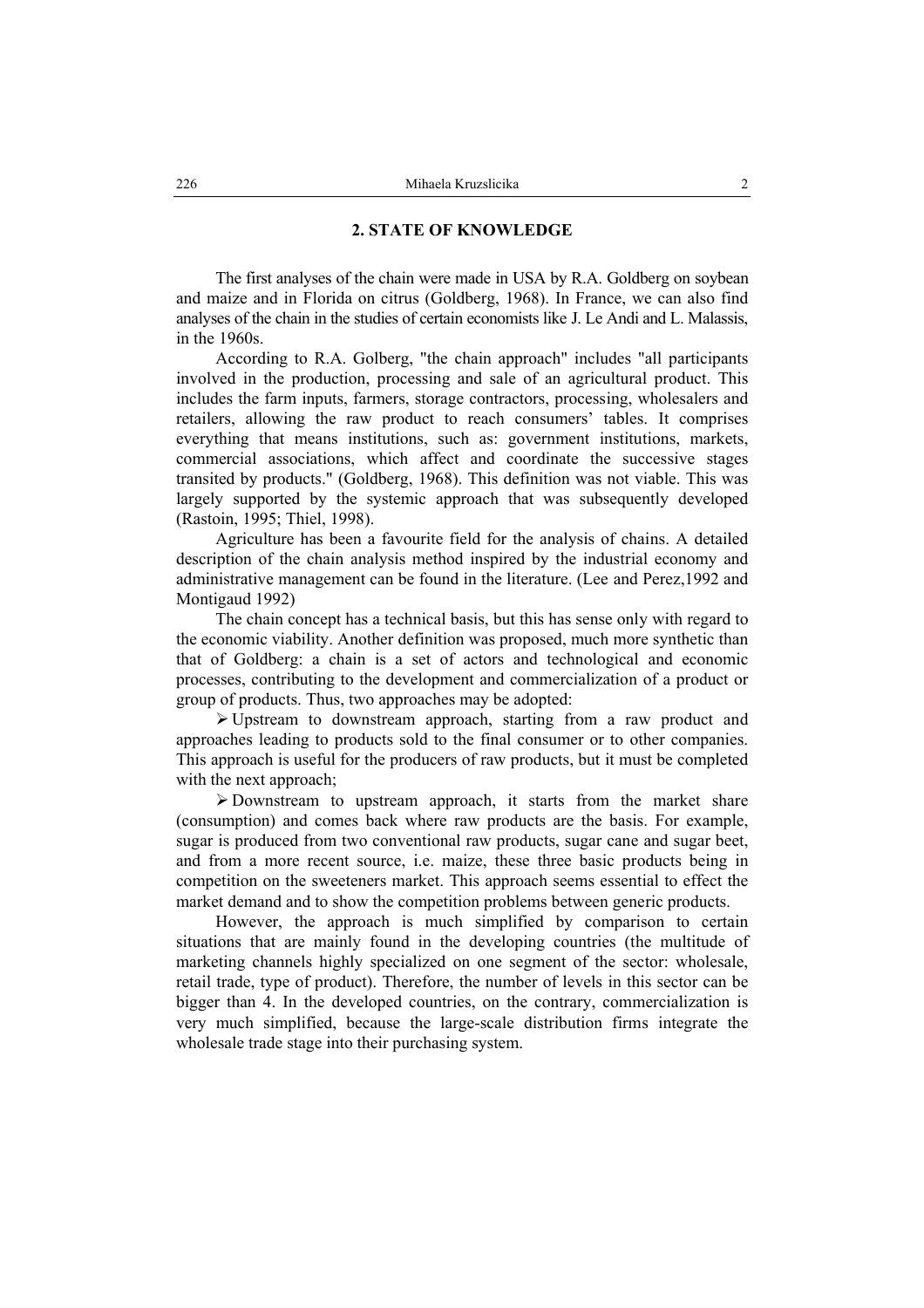The very sophisticated mathematic modelling by some economists would often be relevant starting from the decision-making objective, if these were preceded by legal bases and discussions based on them.

The analysis methods that could be mobilized are numerous. The first ones are derived from the national accounts. The industrial economy methods were subsequently applied. The most recent economic approaches lead to a concept of operations-information-decision, of system analysis and global chain value, but both incorporate more disciplines.

The first structural analyses of the chains were made by the economists in the field of planning, who were interested in the formation of added values and chain margins, starting from the relative price levels, from the exchanges outside the chains, to the production factor productivity, etc. The French agri-food economy school approach made it possible to reveal the dependence and the formation effects in the agro-industrial field and between sectors, as well as the creation and distribution of productivity within the agro-industrial complex.

At present, it is relatively easy (within the limits of available statistics, mainly a set of accountancy data at national level) to analyze the chains with such tools. Coupling the macro-economic analysis resulted from the set of data in the national accountancy with a micro-economic analysis from the company databases, permits a deep understanding of the structure and functioning of the channels. In a first phase, the method consists in the representation under the form of diagram scheme connecting the actors and production counts, stocks and raw materials in the national space between different links in the chain, and inputs or outputs. In general, it is possible to indicate physical quantities (volumes in thousand or million tons depending on chain importance), turnover rate and labour employment.

## **3. MATERIAL AND METHOD**

Data series for 10 years (2007–2016) were used and Cuddy-Della-Valle instability index of cereal agricultural production (wheat and maize) was calculated at county level to identify and analyze production volatility. Production and productivity were correlated with each of the above factors to establish the relevance of each. The Cuddy Della Valle index was also used to calculate price instability.

In the analysis of instability, we used the Cuddy Della Valle instability index (Cuddy and Della Valle, 1978 & Della Valle, 1979) that expresses the variability in the time series with trend, as this uses the  $R^2$  determination coefficient, which has the role to remove the trend from the time series. It is expressed in percentages and varies by instability intervals, as follows: low instability between 0-15, medium instability between 15-30 and high instability over 30.

The index represents a modification of the variation coefficient when the time series are not stationary and have a trend, which is often the case.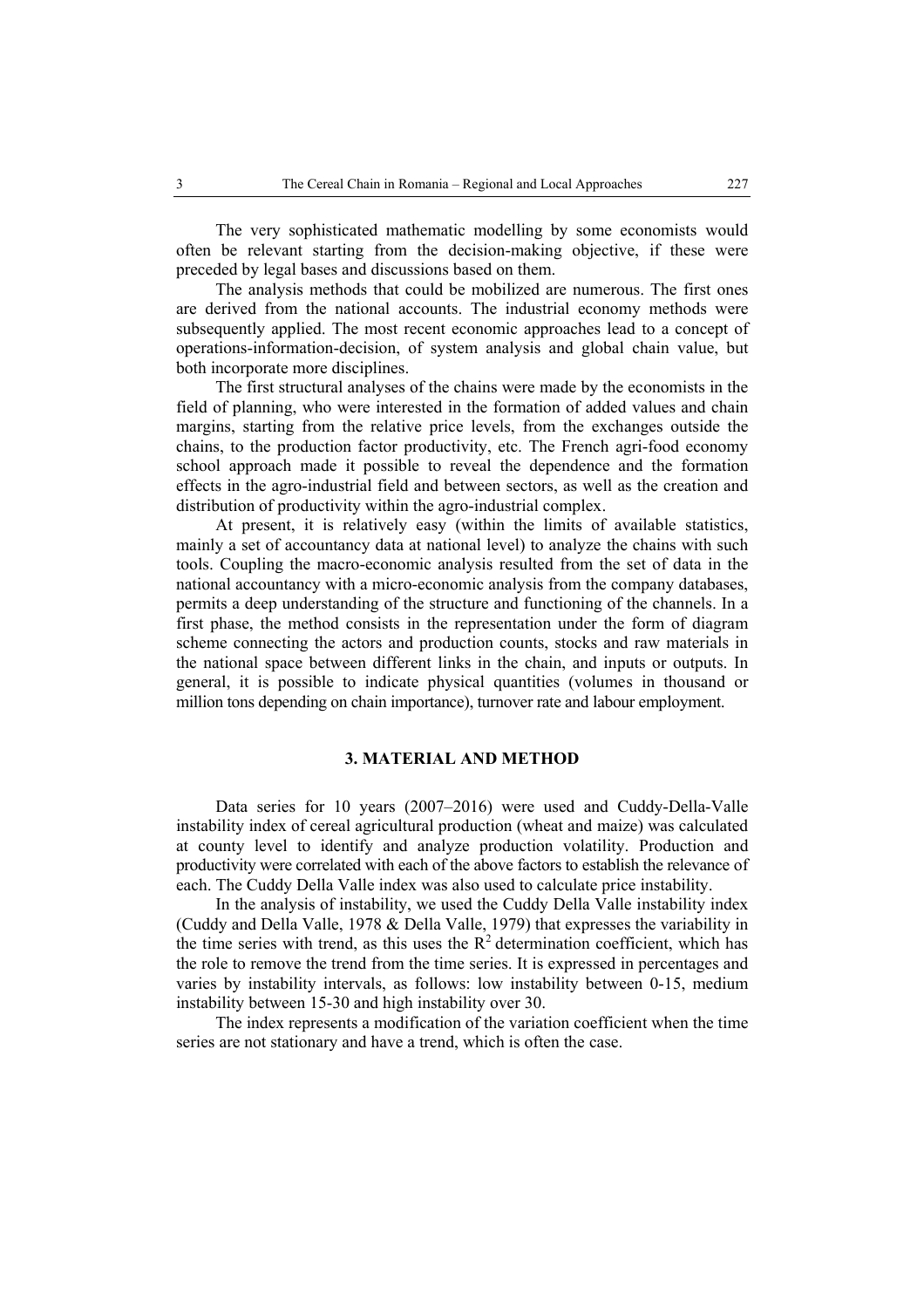$$
I_x = CV(x)\sqrt{(1 - R^2)}
$$

where:  $R^2$  is the determination coefficient.

 $CV(x)$  is the variation coefficient

To study price volatility along the chain we used indices with mobile base for consumer prices. Mobile-based indices (current month versus previous month) removing the trend from the data series give us a better picture of price variation, while preserving seasonality.

The data on areas, production, average cereal yields, average consumption per capita, prices in Romania, by regions, were supplied by the National Institute of Statistics and the Ministry of Agriculture and Rural Development and EUROSTAT. International databases were consulted from the United States Department of Agriculture, Foreign Agricultural Service, Office of Global Analysis, General Directorate for Agriculture and Rural Development of the EU (DG AGRI), Farm Accountancy Data Network (FADN), FAO as well as many other sites; the Romanian and Community legislations were studied.

#### **4. RESULTS AND DISCUSSIONS**

#### 4.1. AREAS AND YIELDS

In Romania the area cultivated with cereals in the year 2016 totalled 5486.9 thousand hectares, out of which 39% were cultivated with wheat, 47% with maize, 5% with barley, 3% with oats and 5% with other cereals. The areas under cereals remained somehow constant, with small variations after the year 2007, while the average yields had an increasing trend, which was also reflected in total wheat productions. Yield dependence on the weather factors resulted in significant variations of cereal production in the investigated period.

In terms of cereal farm structure by size classes in Romania, we can see a constant land consolidation trend on medium-sized farms (20-99.9 ha) and largesized farms, over 100 ha. Thus, the number of medium and large-sized wheat farms increased in the period 2003-2013 by 14.5 % and by 56.4% respectively, while the cultivated areas increased by 37.6% in the case of medium-sized farms and by 44.3% in the case of the large-sized farms. At the same time, the number of farms specialized in maize production increased significantly in the period 2007–2013, by 18.8% in the case of medium-sized farms and 60.6% in the case of large-sized farms, while the cultivated areas increased by 82.8% and 100.3% respectively.

It is easy to understand that the average yields per hectare are much higher in the case of consolidated farmland areas, on the farms with large land areas, due to the centralized management, to the employment of specialists, to a better technical endowment than in the case of small farms, these having an easier access to credits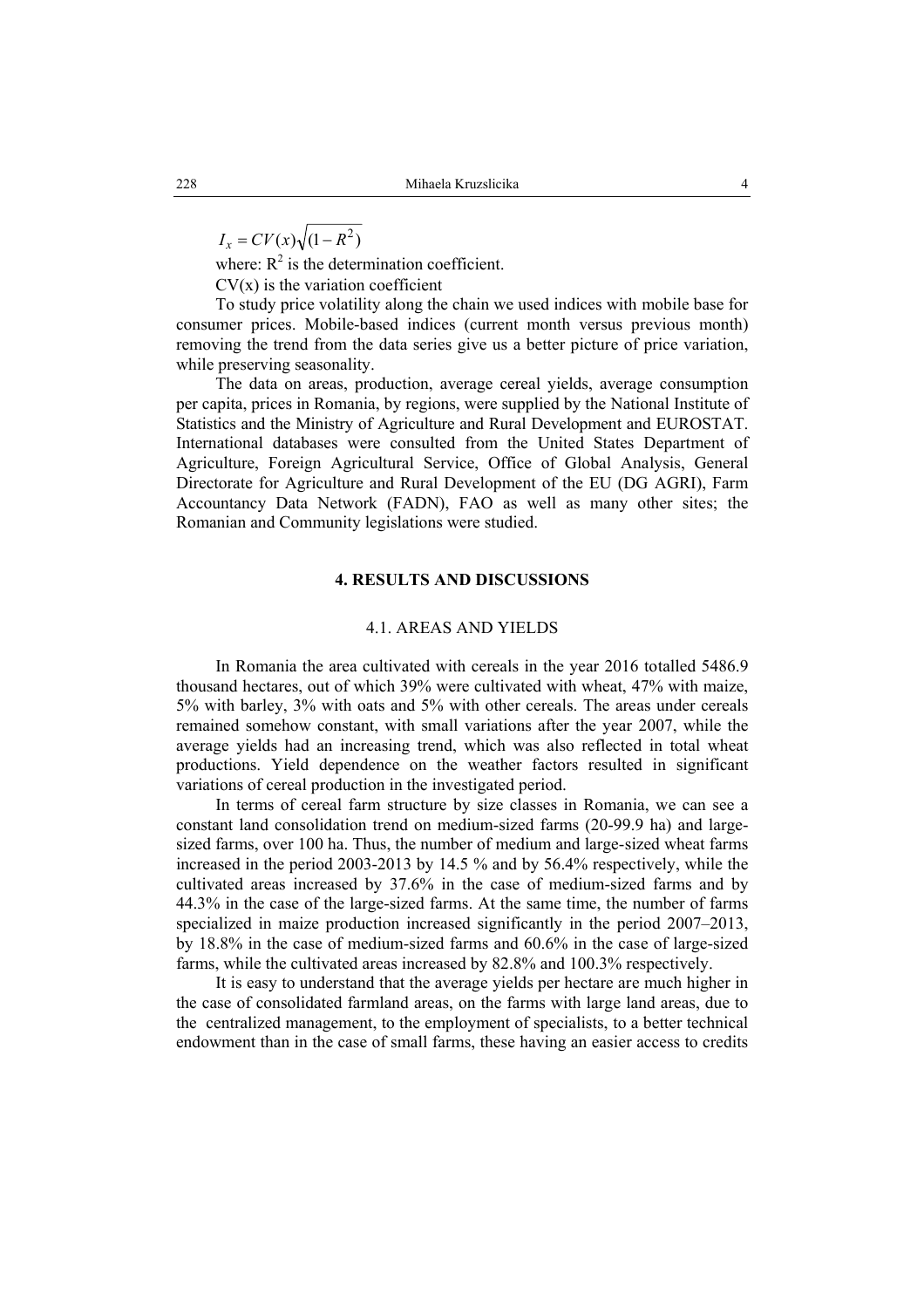for investments in technological revamping and storage facilities, finally obtaining a higher value added. On the other hand, the pre-accession funds (SAPARD) and subsequently the Rural Development National Program, have facilitated the acquisition of performant agricultural machinery and the know-how transfer, finally leading to land consolidation into large and medium-sized farms.

|                                               | Area     |                                   | Production |                                                  | Average yield |                                                  |
|-----------------------------------------------|----------|-----------------------------------|------------|--------------------------------------------------|---------------|--------------------------------------------------|
| Region                                        | hectares | % of total<br>area under<br>wheat | tons       | % of total<br>production<br>at national<br>level | tons/h<br>a   | % of total<br>average yield<br>at national level |
| NORTH-WEST<br>Region                          | 143778   | 7                                 | 486149     | 6                                                | 3381          | 86                                               |
| <b>CENTRE</b><br>Region                       | 90619    | 4                                 | 343937     | $\overline{4}$                                   | 3795          | 96                                               |
| NORTH-EAST<br>Region                          | 167152   | 8                                 | 602385     | $\overline{7}$                                   | 3604          | 91                                               |
| SOUTH-EAST<br>Region                          | 475350   | 22                                | 2001020    | 24                                               | 4210          | 107                                              |
| $SOUTH -$<br><b>MUNTENIA</b><br>Region        | 587677   | 28                                | 2415738    | 29                                               | 4111          | 104                                              |
| <b>BUCHAREST-</b><br><b>ILFOV</b> Region      | 18374    | 1                                 | 76387      | 1                                                | 4157          | 105                                              |
| <b>SOUTH-WEST</b><br><b>OLTENIA</b><br>Region | 399471   | 19                                | 1324194    | 16                                               | 3315          | 84                                               |
| WEST region                                   | 248290   | 12                                | 1156667    | 14                                               | 4659          | 118                                              |

*Table 1*  Areas, production and average yields in the wheat crop, 2016

*Source:* author's processing based on NIS, Tempo online data, 2017

In the wheat crop (Table 1), by regions, we can notice an uneven distribution of areas, the largest areas cultivated with wheat being found in the regions South-Muntenia, South-East and South-West Oltenia (69% of the total area of 2130 thousand hectares). The average yield per hectare in the regions South-East and South-Muntenia is over the national average by 7% and 4% respectively, these regions together obtaining 53% of the country's wheat production. A higher average yield per hectare is obtained in the West region, by 18% higher than the national average.

The extended farmland areas, in the plain, the warmer weather and land consolidation into medium and large-sized farms, characterized by a more efficient application of technologies specific to this type of crop with performant machinery, lead to high average yields in the wheat crop.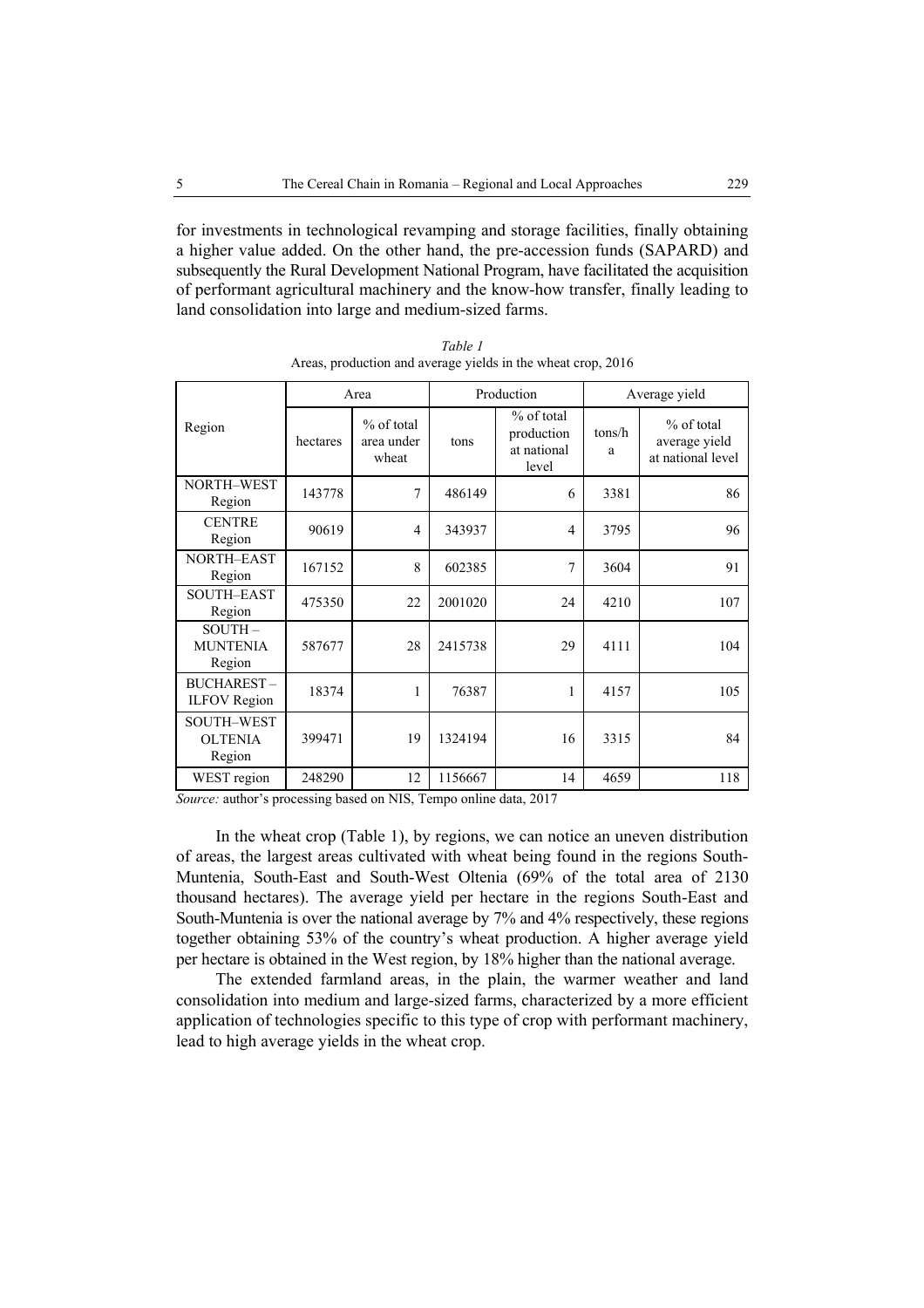The smallest areas cultivated with wheat are found in the regions North-West, Centre and North-East, summing-up 19% of the total area under wheat; it is here that the lowest average yields per hectare are obtained, the soil and weather conditions being rather favourable for the maize crop.

|                                            | Area     |                                     | Production |                                                    | Average yield |                                                        |
|--------------------------------------------|----------|-------------------------------------|------------|----------------------------------------------------|---------------|--------------------------------------------------------|
| Region                                     | hectares | $%$ of total<br>area under<br>maize | tons       | $%$ of total<br>production<br>at national<br>level | tons/ha       | % of total<br>average<br>yield at<br>national<br>level |
| NORTH-WEST<br>Region                       | 279496   | 11                                  | 1191614    | 11                                                 | 4263          | 103                                                    |
| <b>CENTRE Region</b>                       | 158769   | 6                                   | 753792     | 7                                                  | 4747          | 114                                                    |
| NORTH-EAST<br>Region                       | 479687   | 19                                  | 1712010    | 16                                                 | 3569          | 86                                                     |
| <b>SOUTH-EAST</b><br>Region                | 475303   | 18                                  | 1883440    | 18                                                 | 3939          | 95                                                     |
| SOUTH-<br><b>MUNTENIA</b><br>Region        | 470770   | 18                                  | 1959367    | 18                                                 | 4162          | 100                                                    |
| <b>BUCHAREST-</b><br><b>ILFOV</b> Region   | 11233    | $\Omega$                            | 48464      | $\Omega$                                           | 4314          | 104                                                    |
| <b>SOUTH-WEST</b><br><b>OLTENIA Region</b> | 362148   | 14                                  | 1243414    | 12                                                 | 3433          | 83                                                     |
| <b>WEST Region</b>                         | 343569   | 13                                  | 1954286    | 18                                                 | 5688          | 137                                                    |

*Table 2*  Areas, production and average yields in the maize crop, 2016

*Source:* author's processing based on NIS, Tempo online data, 2017

For the maize crop (Table 2), by regions, we can notice a balancing of the maize productions in relation to the areas that traditionally produce large quantities of wheat. The greatest productions are found in the regions West, North-West and Centre, with yields above the national average by 37%, 3% and 14% respectively. The regions South-Muntenia and South-East have average yields per hectare that are similar or close to the national average.

The region South-West Oltenia has a wheat average yield by 16% under the national average and a maize average yield by 17% under the national average, this being mainly caused by the high land fragmentation, 58.3% of the total area under cereals being represented by farms smaller than 9.9 ha.

Regions with more than half of areas under cereals on farms smaller than 9.9 ha are also North-East, with 52% and the region North-West, with 53.6%, in which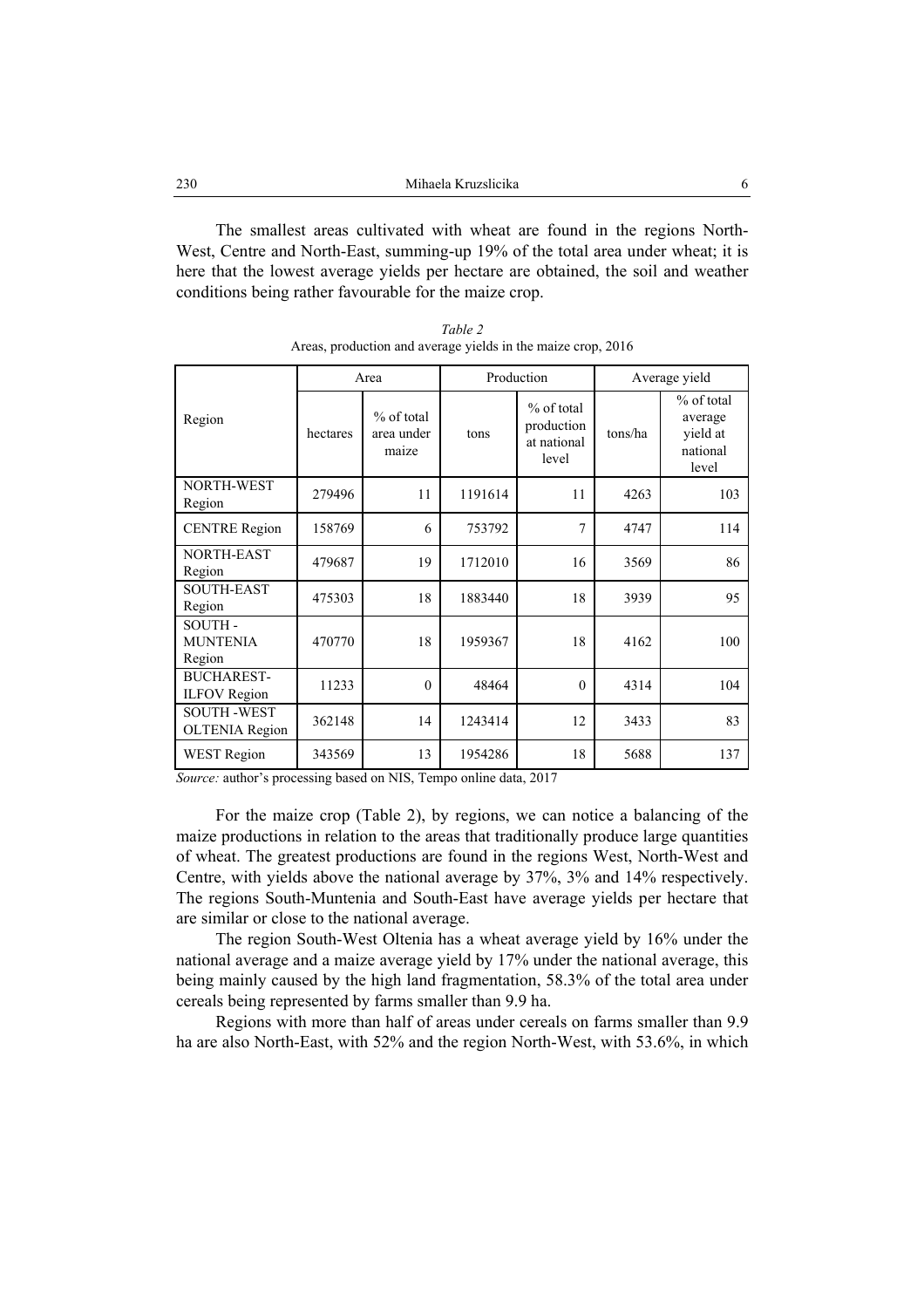the average yields per hectare are lower than the national average, an exception being the region North-West only in the maize crop, the average maize yield in this region being higher by 3% than the national average.

Although land consolidation into large-sized farms is important for obtaining high yields, soil and weather also play an important role, the region North-West having better conditions for maize cultivation. In the case of small farms, the maize crop is more suitable due to the lower mechanization degree and application of fewer treatments than in the case of wheat.

In the case of wheat, we can see that the counties in the south and west of the country have the largest productions, with the counties Constanta, Dolj, Timiş, Călăraşi, Teleorman and Ialomiţa on the first places, with a cumulated production of 45.1% of total wheat production in Romania. The favourable soil and weather conditions for this type of crop and land consolidation with all its advantages are the determining factors for high wheat yields. Anyhow, except for Timiş county, we can notice a great instability of wheat yields, the Cuddy Della Valle index having values over 30% in these counties for the average yields per hectare. (Fig.1)



*Source:* author's processing of NIS data, Tempo online, 2017

Figure 1. Wheat average yields in the year 2016.

Wheat average yields are above the national average in the regions South-East and West; the counties Olt, Dolj and Teleorman, although obtaining big productions in the wheat crop have relatively low yields, below the national average, with high instabilities of wheat productions compared to national average.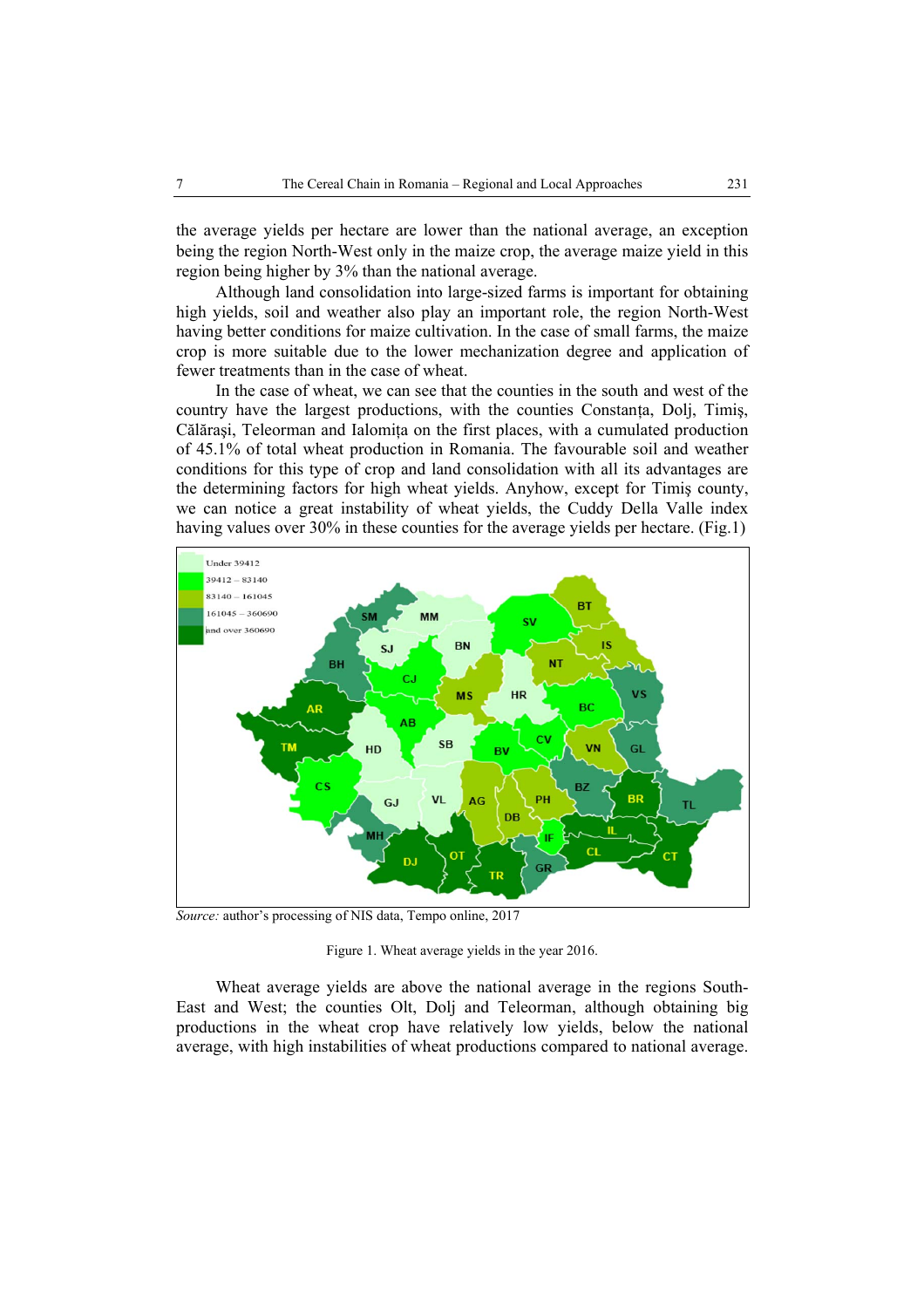The county with the best results in total wheat production and the lowest instability is Brăila, followed by the counties Timiş and Arad. The lowest average wheat yields in 2016 were obtained in the sub-Carpathian area, in the counties Gorj, Arges, Vâlcea and Dâmbovița, these 3 counties being the most sensitive to the extreme weather conditions, to drought in particular, land equipment with irrigation facilities being a determining factor for the improvement of average yields and instability decrease. In the North-East region, the county Botoşani has the lowest average yield per hectare, while Neamţ county is above the national average, with the CDV index below 22% in both situations. Among the counties with the highest instability of wheat yields we can find Cluj, Maramures, Sălaj, Bistrita Năsăud and Mehedinti, the main cause being represented mainly by the geographical location.



*Source:* author's processing of NIS data, Tempo online, 2017

Figure 2. Maize yields in the year 2016.

The average yields in maize in the counties from the West Region, i.e. Timiş, Arad, Bihor and Satu Mare are high, over 4.700 kg/ha, yield instability being relatively low, under 22%, except for Bihor county. High yields are also found in the South-East area of the country, with the counties Călăraşi, Ialomiţa, Brăila, Buzău, where we also find very good average yields, yield instability being relatively high for these, except for Brăila (Fig. 2).

The North-East Region has better results for total production and average yield in maize than in wheat, production instability in this region being under 22%.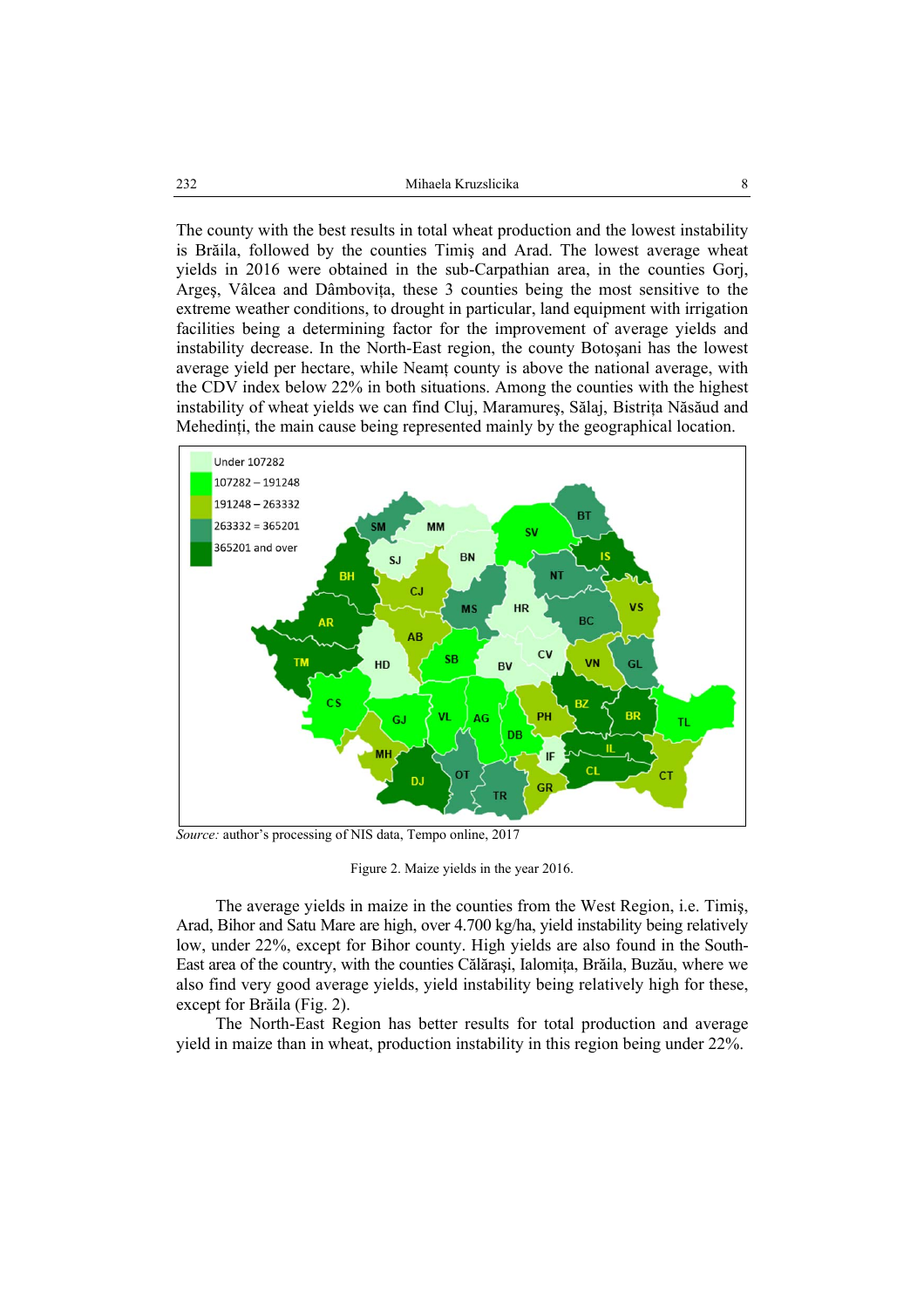### 4.2. PRICES

Wheat prices have a seasonal character, being influenced both by the time period from harvesting until the next harvest, by the production obtained in the reference year, by the international stock quotes, by the availability of storage facilities and by the transport costs from the production place/acquisition place to commercialization place/production place or the international transport hubs (Constanta Port). Cereal prices are also influenced by speculative factors, determined either by a low yield or a super yield, prices varying a lot. Thus, yields higher than the average, the absence of storage facilities at reasonable distances from the harvesting place can determine an important price decrease through the practice of oligopsonic prices if the State does not intervene through adequate policies, with regard to the imports and exports regime, either by the procurement of cereals for the strategic reserve, or through direct market intervention, as this is practised at EU level. Last but not least, self-sufficiency plays a leading role in price variation. Self-sufficiency in wheat and maize constantly increased, with maximum values in wheat in the year 2014, i.e. 215% and in maize in the year 2015, of 144%. For the total cereals group the same trend was maintained, with maximum 163% in the year 2014.

In the years when agricultural productions are strongly affected by weather conditions (drought, frost, flood, etc.), the State intervenes through the emergence fund to compensate the losses. Wheat price had an average variability at national level in the period 2008–2016, the Cuddy Della Valle coefficient being 0.204. By regions, the variabilities were different, the lowest being registered in the South-East Region (19.4%) and South-Muntenia (19.7%). The regions with the highest CDV coefficients are North-West Region (24.2%) and Centre (23.1%).

The years 2009, 2010 and 2012 were characterized by low wheat productions, which determined a stronger wheat price increase. Nevertheless, calculating the Pearson correlation coefficient, using as time series the wheat production and price in 2008–2016, we cannot reach the conclusion that there is a direct and strong correlation between these two data series, the only region with a Pearson coefficient higher than 0.5 being Bucharest-Ilfov Region. However, starting with the year 2013, we can notice a constant increase of wheat production, as well as a constant decrease of wheat prices, the Pearson coefficient being -0.97, which reveals a strong negative correlation.

Maize price in 2008-2016 had even a lower variability than in the case of wheat, the CVD coefficient being 18.3%, the smallest variations being noticed in the regions South-Muntenia (15.7%) and West (16.8%), and the highest variations in the regions Centre (23.5%) and South-East (21.9%). Prices were the lowest in the year 2009 in all regions, with three years of increasing prices against the background of great maize production variations, the years 2008, 2009 and 2012 being characterized by small maize productions.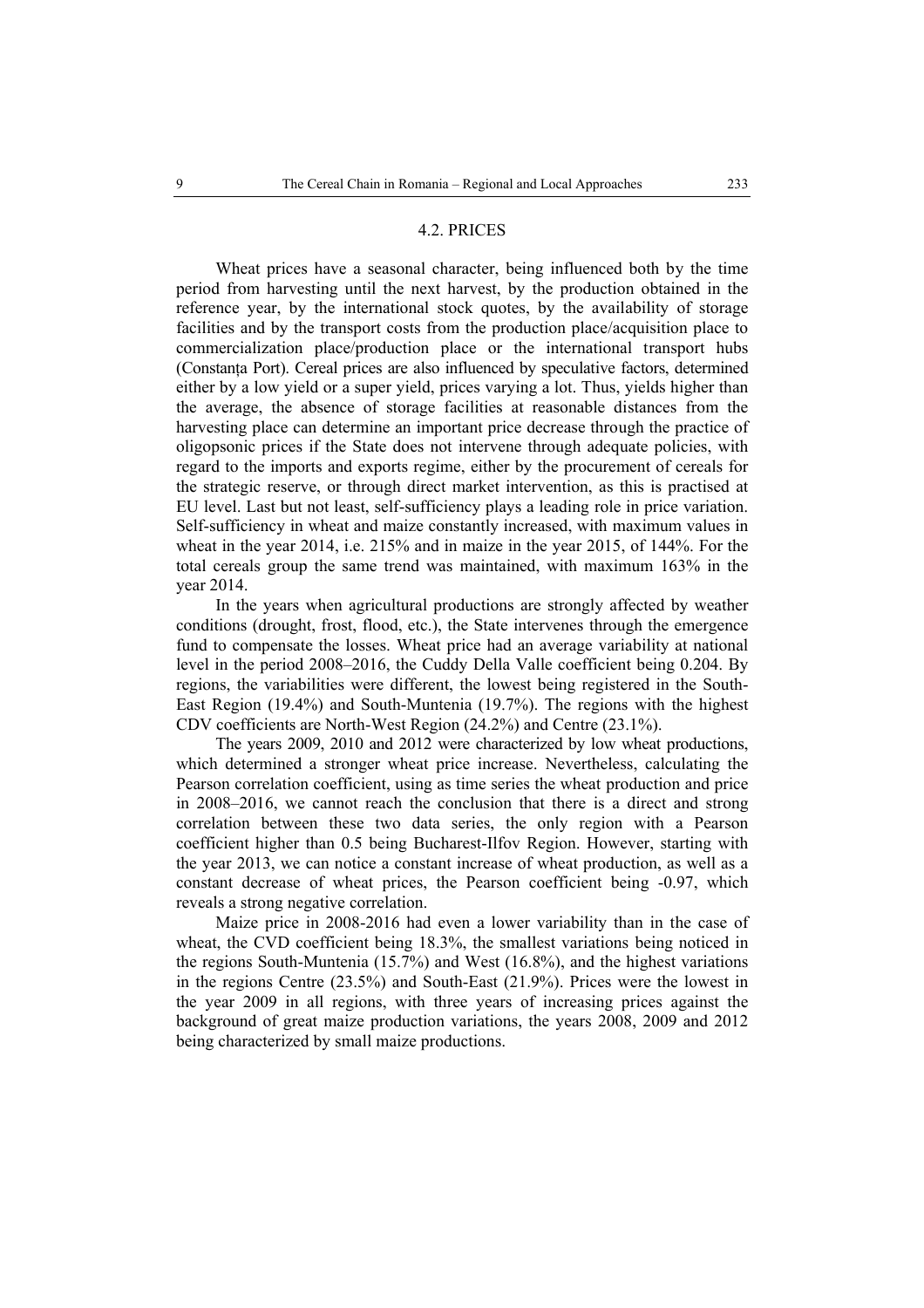

*Source:* authors' processing based on Tempo online data, NIS, Bucharest, 2017



In order to study price volatility along the chain, we used the mobile base indices for consumer prices. The mobile base indices (the current month as against previous month), taking out the trend from the data series, give us a better picture of the price variation degree, while maintaining the seasonal character.

We can notice from Figure 3 that the wheat price varies much more than that of the flour or bread price, the variation coefficient being 44.3%. We can notice the seasonal character of this product through the cyclical decreases of the wheat price in the months previous to harvesting as the storage facilities must permit the storage of the new harvest and also the renewal of the stocks and its increase in the period November-January when the surplus from the period following the harvesting will have finished and the amounts of cereals stored in silos and warehouses begin to be used. We can also notice that in the periods with low yields, like in the year 2012, wheat prices have a maximum level even in the month of August, due to the deficit on the market. The flour and bread price have much lower variations, because these products do not have a seasonal character, bread and consequently flour demand being constant throughout the year. We can notice a more significant fluctuation of consumer price indices for flour and bread in September 2013, as an immediate effect of VAT decrease in flour and bread, as a solution to reduce tax evasion.

#### 4.3. WAREHOUSING

In order to benefit from higher off-harvest prices for their grain production, farmers have built metal silos or granaries. Thus, the farmers who produce more than 8-10 thousand tons of grains prefer to store their production on their own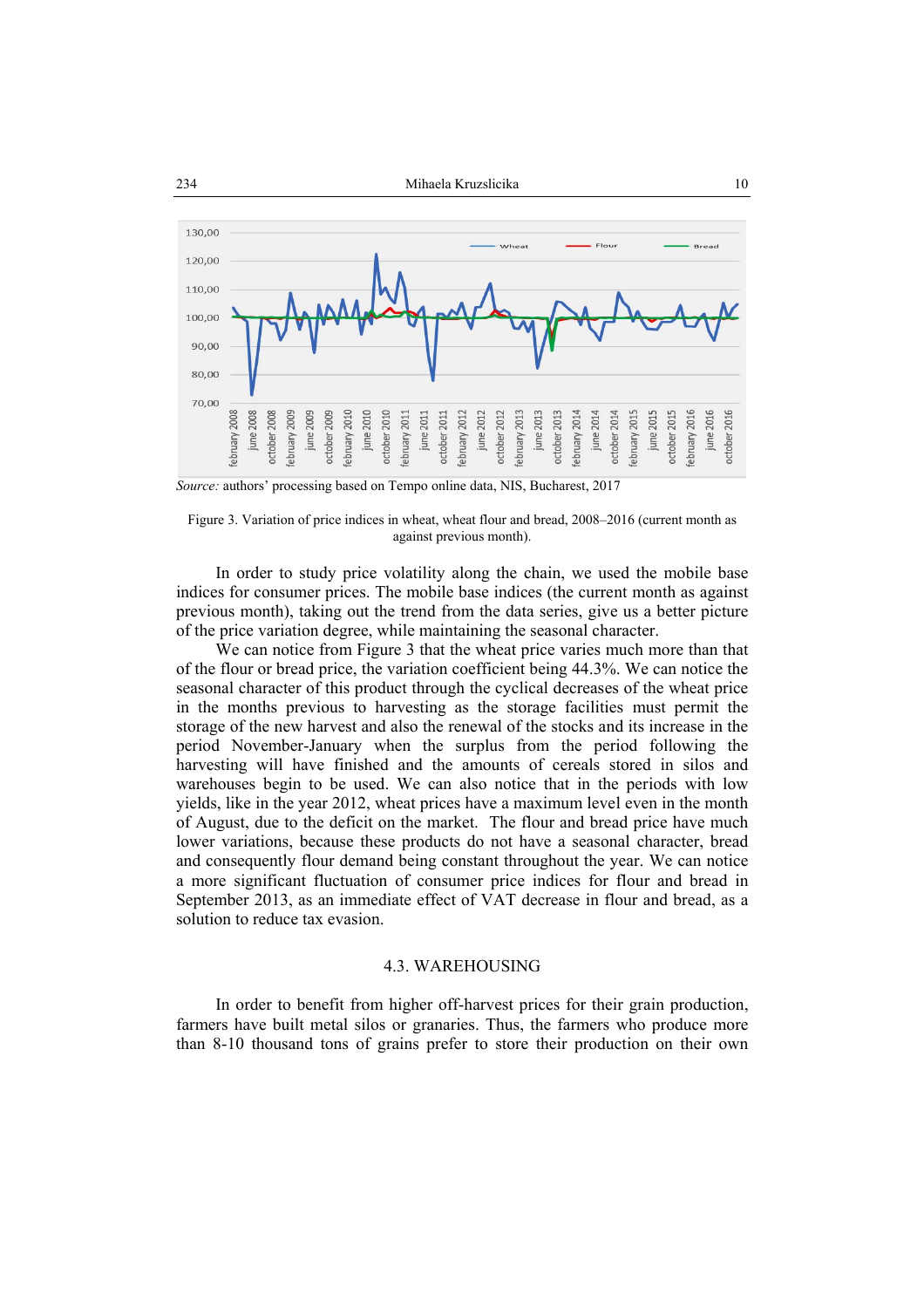storage facilities on the farm. These facilities, as a rule, are sized to cover around half of the grain quantity produced. The demand for installing metal silos on the farm grew with their funding from European Funds under the National Rural Development Program 2007–2013.

That is why, at national level, there is a surplus of grain storage facilities compared with the annual production. In the year 2016, this surplus amounted to 21%, so that for a total grain production of 19.3 million tons, the total storage capacity is 23.4 million tons, owned by 4879 authorized economic operators. The grain warehousing capacity in Romania grew by more than 50% as against 1990, from 10.3 million tons to 23.4 million tons at present.

| N <sub>0</sub> | Regions            | Total cereal<br>production<br>-thou, tons- | Ranking | Total storage<br>capacity<br>-thou, tons | Ranking        | storage/<br>production<br>$\frac{0}{0}$ |
|----------------|--------------------|--------------------------------------------|---------|------------------------------------------|----------------|-----------------------------------------|
| т.             | Romania            | 19286                                      |         | 23423                                    |                | 21                                      |
| $\overline{2}$ | North-West         | 1702                                       | 6       | 1520                                     | 6              | $-10$                                   |
| 3              | Centre             | 1142                                       | 7       | 682                                      | 7              | $-40$                                   |
| $\overline{4}$ | North-East         | 2159                                       | 5       | 2144                                     | 4              | $-1$                                    |
| 5              | South-East         | 4016                                       | 2       | 6524                                     |                | 62                                      |
| 6              | South-Muntenia     | 5035                                       |         | 5995                                     | $\overline{2}$ | 19                                      |
| 7              | Bucharest-Ilfov    | 147                                        | 8       | 201                                      | 8              | 37                                      |
| 8              | South-West Oltenia | 2524                                       | 4       | 2020                                     | 5              | $-20$                                   |
| 9              | West               | 2558                                       | 3       | 4326                                     | 3              | 69                                      |

*Table 3*  The warehousing capacity related to total grain production, 2016

*Source*: Tempo-online data, NIS 2016 and MARD data, 2016

By regions, the highest surplus of storage facilities is found in South-East and West regions, with 62% and 69% respectively. In terms of warehousing capacity, South-East Region and South-Muntenia Region rank first. Warehousing deficits are found in the regions South-West Oltenia (-20%) and Centre (-40%) (Table 3).

## 4.4. GRAIN PROCESSING, MILLING AND BAKING SECTOR

About 33% of total cereal consumption availabilities are intended for human consumption. The milling and baking industry is an important sector, the milling and baking enterprises accounting for about 67% of total food industry enterprises. The number of baking enterprises slightly increased in Romania, also in the economic crisis period: 2008–2009, with the highest gross investment value in machinery and equipment in the year 2008 (134.3 million euro). Romania's joining the EU has also had a beneficial effect with regard to the technological revamping of this industry, facilitating the access of economic operators to performant technologies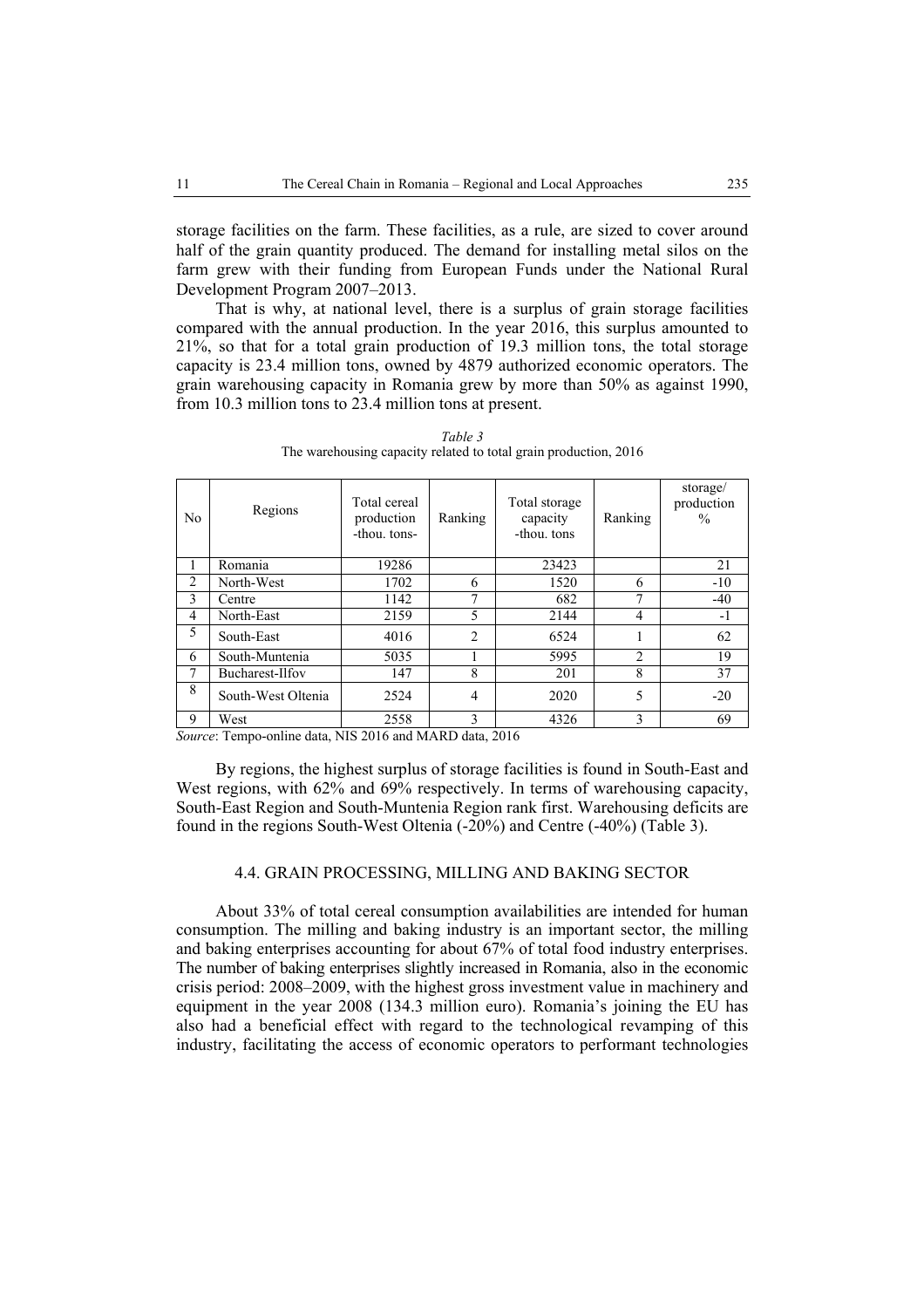and equipment. Thus, investments in equipment, on cumulated basis in the period 2008–2015, totalled 822.8 million euro in the baking industry and 315 million euro in the milling industry. Efficiency increase through technological revamping can be noticed through the increasing trend of the output value under the background of constant decrease of the number of employees in the baking industry, by more than 4% in the analyzed period, no correlation existing with the population's migration phenomenon. Also as an effect of the technological revamping, the turnover rate per employee increased constantly, to reach 23.7 thousand euro/employee in the year 2015. The wages fund in the baking industry increased by 16.6% in the period 2008–2015, with a stronger increase starting with the year 2013, by 21.1% in the year 2015 as against the previous year.

In the milling industry, the number of enterprises decreased by 45% in the period 2008–2015, the trend being constant. The number of employees also decreased constantly, as a consequence of the diminution of the number of economic operators in this industry, and also as a result of the revamping of production units. This can be noticed by the constant increase of turnover per employee, with the lowest value in the year 2009 and an increase by more than 72% in the year 2015. This increase is also partially revealed in the wage fund value in the the milling industry, which increased by 16% by the end of the investigated period.

The number of economic operators specialized in bread production increased by 4% nationwide. By regions, the highest increase was noticed in the South-East region, by 13%, and in the North-West region by 10%. Their number decreased in South-Muntenia region, by 3% and West region by 4%. By size classes, in the South-Muntenia region an increase was noticed in the size class 0-9 persons, by 8%, and in the size class 250 persons and over; in Arges county an enterprise in this size class was established.

Across regions, the number of economic operators specialized in manufacturing milling products decreased in each development region, with the highest decrease in the region Centre, in the year 2015, accounting for 38% of their number in the year 2008. A significant decrease was also found in the West region, up to 45%. By size classes, most economic operators that ceased their activity are in the category 0-9 persons (509 units), followed by those in the category 10-49 persons (52 units). This stronger decrease of the milling sector production capacities in the region Centre is also caused by the deficit of cereal storage and warehousing facilities in this region, accounting for 40% of the cereal production in this region.

The number of economic operators specialized in the production of animal feed increased by 7% at national level, the highest increase being noticed in the size class 10-49 persons.

#### 4.5. CONSUMPTION

In the period 2008-2016, the monthly bread and baking products consumption per capita decreased in all macro-regions, the highest decrease being noticed in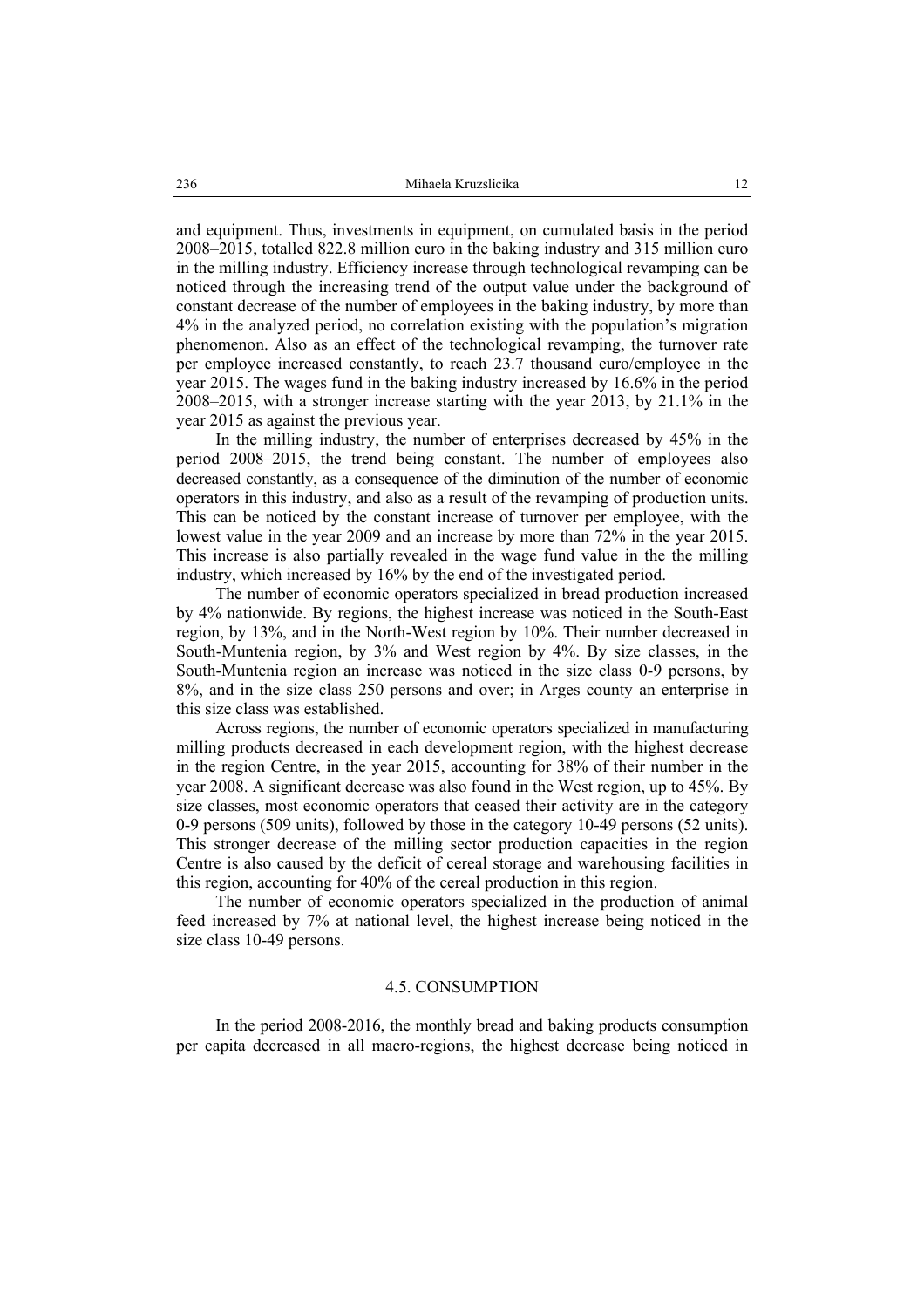Macro-region 4, by 12%, and the smallest decrease in Macro-region 3 (6%). It can be noticed that the consumption trends have slightly changed over time, in the sense of bread consumption decrease, while pasta consumption has been maintained relatively constant, at about 0.3 kg/month/capita. The lowest pasta consumption was found in Macro-region 3, i.e. 0.23 kg/month /capita.

Maize flour consumption also decreased in the period 2008-2016, Macroregion 2 being the region with the highest consumption, i.e. an average consumption of 1.74 kg/month /capita, as the highest maize flour consumption at national level. The average consumption of the other macro-regions is around 0.59 kg/month/capita.

A slight increasing trend can be noticed in the case of wheat flour. The change of food habits determined an increase in the production of bread and flourbased sweets on people's own households, in this case sugar and food additives control being much easier, with the goal to eat healthier food.

# 4.6. DISTRIBUTION AND COMMERCIALIZATION

As regards the distribution and commercialization of cereals and industrial cereal-based products, there are two main cereal sources: individual farms and commercial farms.

The cereals produced on individual farms are stored either in own barns or granaries or silos owned by third persons, in the case of relatively large amounts of cereals. Consumption is most often under the form of self-consumption, when a large part of cereals is consumed on the household, either under raw form, as human food or for animal feeding, after grinding as wheat or maize flour, also as secondary products, i.e. bran, for animal feed. The surplus is sold on the agri-food markets, the beneficiaries being mainly final consumers.

The chain, in the case of individual farmers is short, growing longer in the case of commercial farms.

The commercial farms, which produce large amounts of cereals, are the base of an extended chain. Part of them have integrated different activities vertically: cereal production, warehousing, milling units and/or units for fodders' production. There is a great diversification of activities, certain economic operators integrating one or more activities or developing business in livestock production, owning livestock farms that benefit from the products manufactured on their own farms, along a short chain from farm to the finished product.

Cereals are stored on own silos or silos of third parties and are destined to different subsequent processing, either for seeds processing and production, or sold wholesale to the economic operators in wholesale cereal trade, or are destined to wholesale trade towards units in the milling industry. Cereals are also sold to feed mills or to companies manufacturing starch or pasta. These distribution networks are also involved in import-export activities.

The milling products are commercialised either directly to bakery units, or through specialized distribution networks, or are purchased wholesale by the large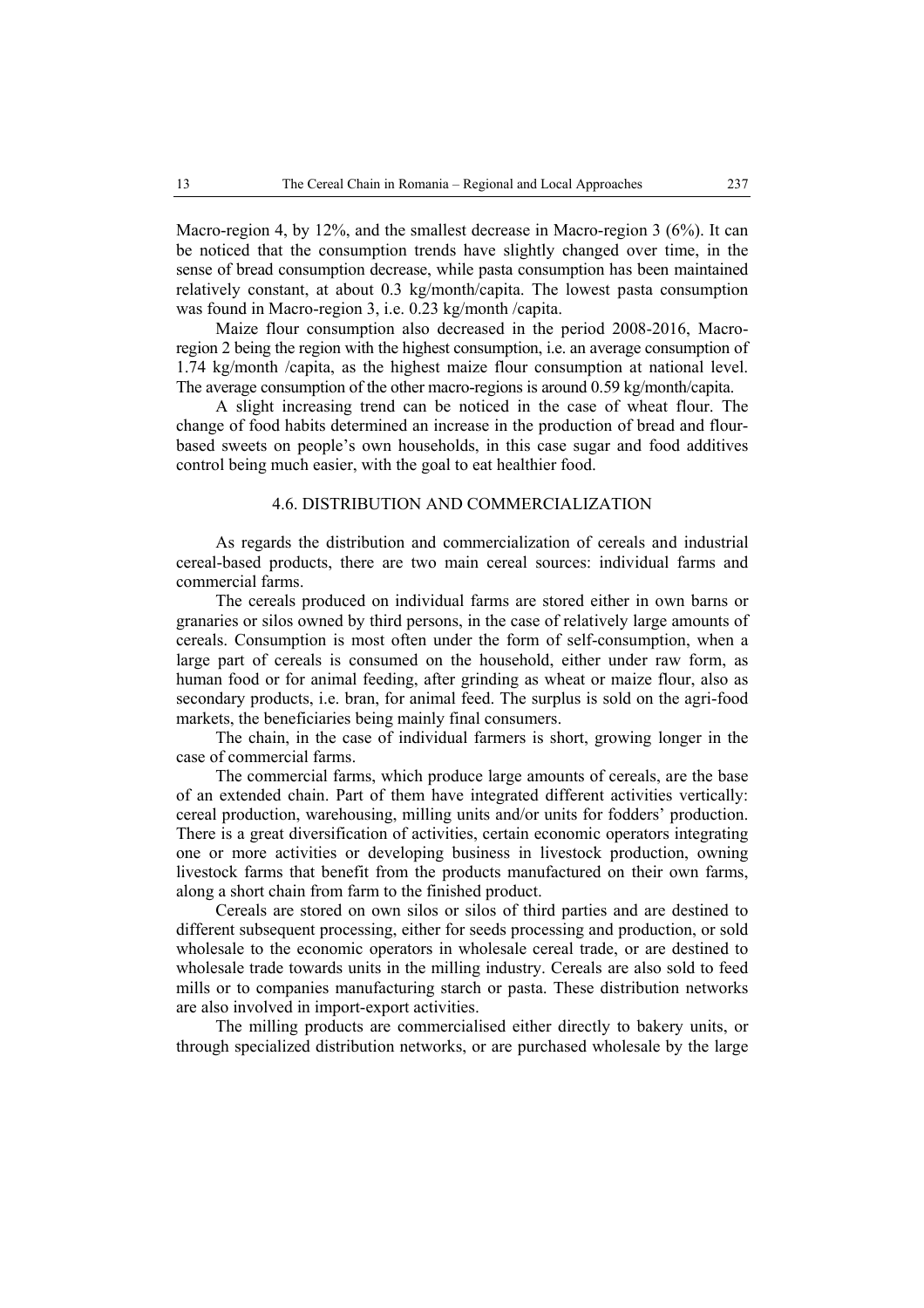chain stores or hypermarkets, or are utilized on own units in the baking industry by those economic operators that integrate milling and baking industry activities.

The distributors of milling products sell these products to individual shops (neighbourhood stores, village stores) or to smaller economic units, bakeries or confectionery laboratories. Bread, being a fresh product intended for immediate consumption, is commercialized by bakeries on their own selling shops, or distributed to stores through their own distribution network. The specific technological flow for bread production, the special hygiene requirements during transport and storage, have determined most economic operators to create their own bread distribution networks.

In the case of chain stores and hypermarkets, the milling products are sold to final consumers through own network, either under unprocessed form (different types of wheat and maize flour, etc.), or are utilized on own bakery units for producing bread and various bakery products. These are commercialized on own selling units, under fresh form.

The large producers vertically integrate milling and bread and pasta manufacturing activities, but they also organise distribution chains for these products.

The baking industry products are destined both to consumption on the household and to consumption on specialised food industry units, restaurants, canteens, confectionery shops.

It can be noticed that the cereal chain is very complex and is integrating diverse activities, the products being destined both to human consumption and for consumption on livestock farms or subsistence farms.

## 4.7. TRADE

*Import and export of cereals.* In the period 2000–2007 the balance of trade in cereals fluctuated, with deficits (in the years 2003: -289.6 million euro; in the year 2004: -177.7 million euro and in the year 2007: -118.8 million euro), as a result of the contraction of the domestic supply caused by unfavourable weather conditions, but also with surpluses, with the highest surplus in the year 2006, i.e. 84.2 million euro.

Starting with the year 2008, the balance of trade became positive, shifting from a deficit of 118.8 million euro to a surplus, which increased in the entire investigated period. In the year 2014, the surplus reached 1.7 billion euro.

With the intra-Community market liberalization, the trade flows intensified and their structure changed. Thus, while in the period 2000–2007 the intra-Community imports did not exceed 60%, after 2008 they accounted for about 93%. The exports to the EU also diminished starting with the year 2007, from 62% in 2007 to 34% in 2014, the main export markets for cereals being the extra-Community markets, namely North Africa and Near East. Romania has a competitive advantage in exports to these markets, due to low transport costs.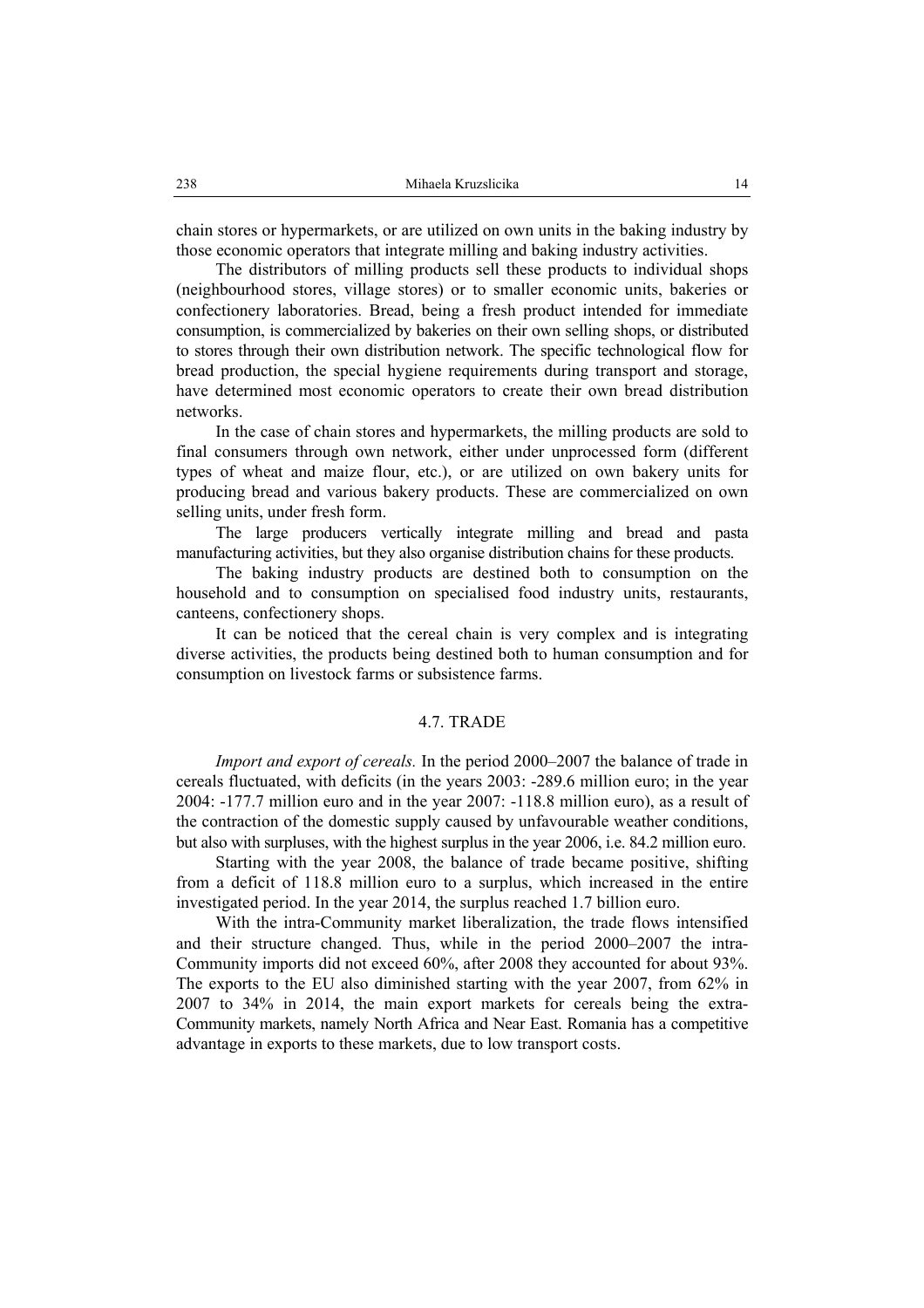The trade balances in wheat and maize are positive, with an obvious increasing trend in the period 2008–2015, with 1.5 billion euro surplus in total cereals in the year 2016. Wheat imports from the intra-Community market accounted for 94 % per year on the average in the period 2008–2015, with maximum 97% in the years 2008, 2009 and 2014. In general, we import wheat planting seeds from the intra-Community area. The structure of wheat exports also changed, so that the extra-Community/ intra-Community exports ratio reversed.



*Source:* author's processing based on COMEXT database, \*Code 10: Cereals

Figure 4. Cereal imports, exports and trade balance, 2000-2016.

While in 2000–2007 the exports to the EU accounted for 64%, in the period 2008–2015 they reached only 36%. In value terms, trade significantly increased in the period 2008–2015, with an average annual value of 550.3 million euro, with peak values in the years 2013 and 2014 of 976.9 million euro and 959.3 million euro respectively, as against the period 2000–2007, when the annual average was 33.04 million euro.

## **5. CONCLUSIONS**

In Romania, cereals are the most cultivated crop, the average of the last 25 years indicating that more than 65% of total arable land was cultivated with cereals.

Although the average yields are still well below the yields of the other EU great cereal producing countries, after the year 2007 we can see a constantly increasing trend due to the easier access to technological resources on the community market, and to the land consolidation tendency, so that these advanced technologies can be used more efficiently.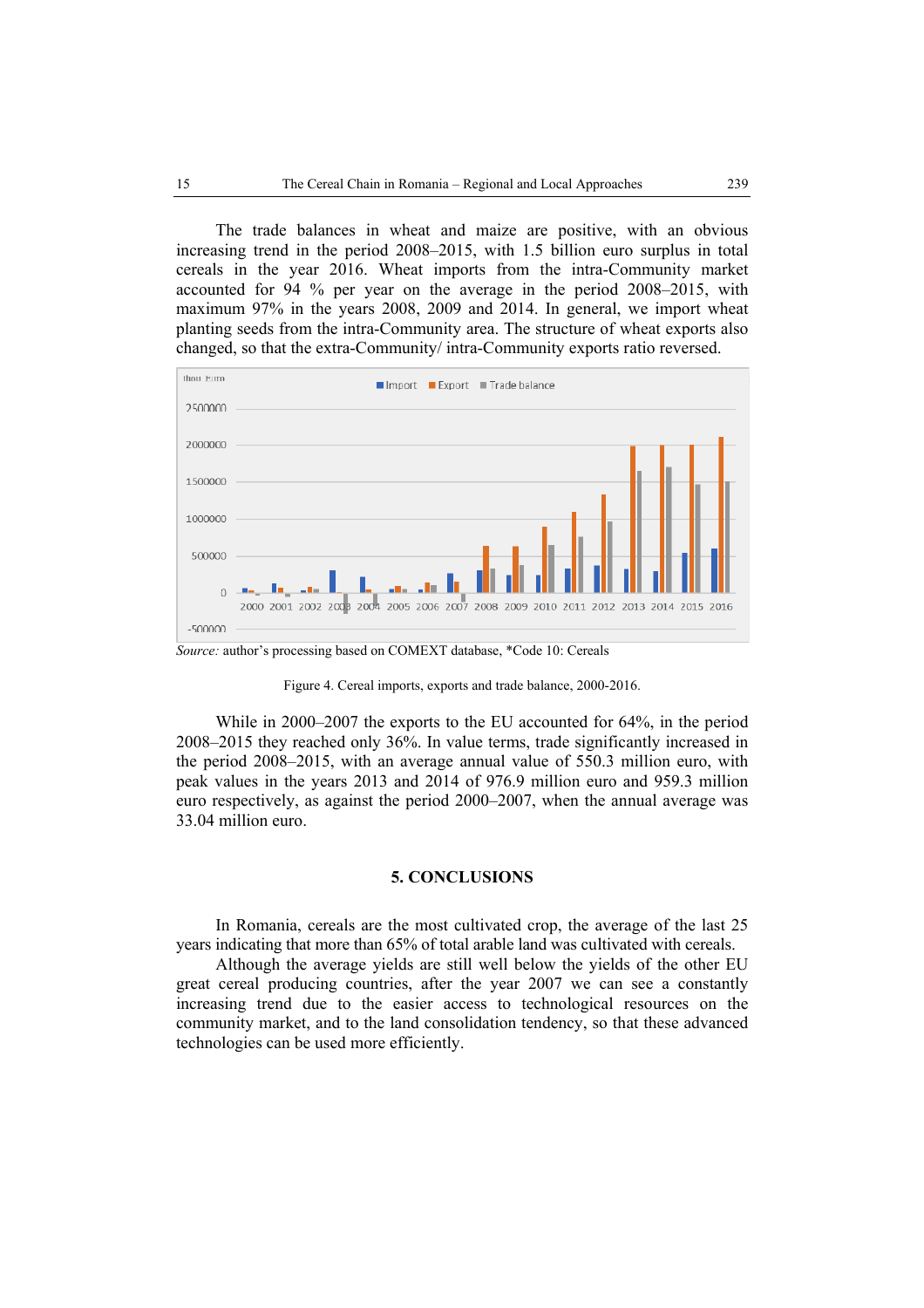The trend is decreasing in the case of small-sized farms, with the significant increase in the number of medium and large-sized farms. Even in these conditions, the domestic cereal production is relatively strongly influenced by weather factors, mainly drought, which leads us to the conclusion that we must find efficient ways to boost irrigations on larger land areas, taking advantage of the increase in number of the large-sized farms. Labour productivity by economic farm size increased in all the economic size classes, yet by different percentages, with greater increase on the large-sized farms due to a coherent management of crops and technologies used, to the high economic capacity, used in the renewal of the technological fleet and in high-quality genetical material, and through easier access possibility to the EU funds.

By accessing the projects under NRDP, it was intended to attract young farmers in the rural area, as well as to modernize the agricultural holdings and set up producer groups. At the same time, the economic operators who wished to add value to their agricultural and forestry products and the subsistence farms were also among the beneficiaries of these projects.

We can also notice an increase of storage capacities at country level, in the year 2016, which resulted in over 20% surplus compared to the cereal production. This lowers the pressure on producers, as these no longer need to sell their cereal production immediately after harvest, when there is a surplus on all markets and as a result small procurement prices, sometimes under the production price.

The foreign trade with cereals was reshaped in the period 2007–2016, as against the previous period, with the intensification of trade flows, with a positive and increasing trend in the balance of trade starting with the year 2008. Thus, while cereal imports mainly come from the Community market, exports go mainly to countries outside the Community area.

Starting with the year 2005, self-sufficiency reached 100% and has had a constant increasing trend. As a result, the higher dynamics of cereal production and the steadily decreasing trend of cereal consumption led to a self-sufficiency degree of over 100% starting with the year 2008.

#### **REFERENCES**

- 1. Cuddy, J. D. A. and Valle, P. A. Della. (1978), *Measuring the Instability of Time Series Data*. Oxford Bulletin of Economics and Statistics, 40: 79–85. doi: 10.1111/j.1468-0084.1978.mp40001006.x.
- 2. Fischer R.A., Byerlee D. and Edmeades G.O., (2014), *Crop yields and global food security: will yield increase continue to feed the world?* ACIAR Monograph No. 158. Australian Centre for International Agricultural Research: Canberra. XXII + 634 pp. ACIAR Monograph No. 158 ACIAR Monographs – ISSN 1031-8194 (print), ISSN 1447-090X (online).
- 3. Ionel, Iuliana (2008), *Piaţa cerealelor româneşti*, Revista Economie agrară şi dezvoltare rurală, Anul V, Editura Academiei Române, Bucureşti.
- 4. Malassis, L. şi colab. (1992), *Initiation a l'économie agro-alimentaire*, Editura Hatier, Paris.
- 5. Porter, M., (1990), *The Competitive Advantage of Nations*. The Free Press, A Division of Mac Millan Inc.New York.
- 6. Rastoin, J.-L., Ghersi, G. (2010), *Le système alimentaire mondial. Concepts et méthodes, analyses et dynamiques*. Editura Quae, Paris. ISBN 978-2-7592-0610-0.